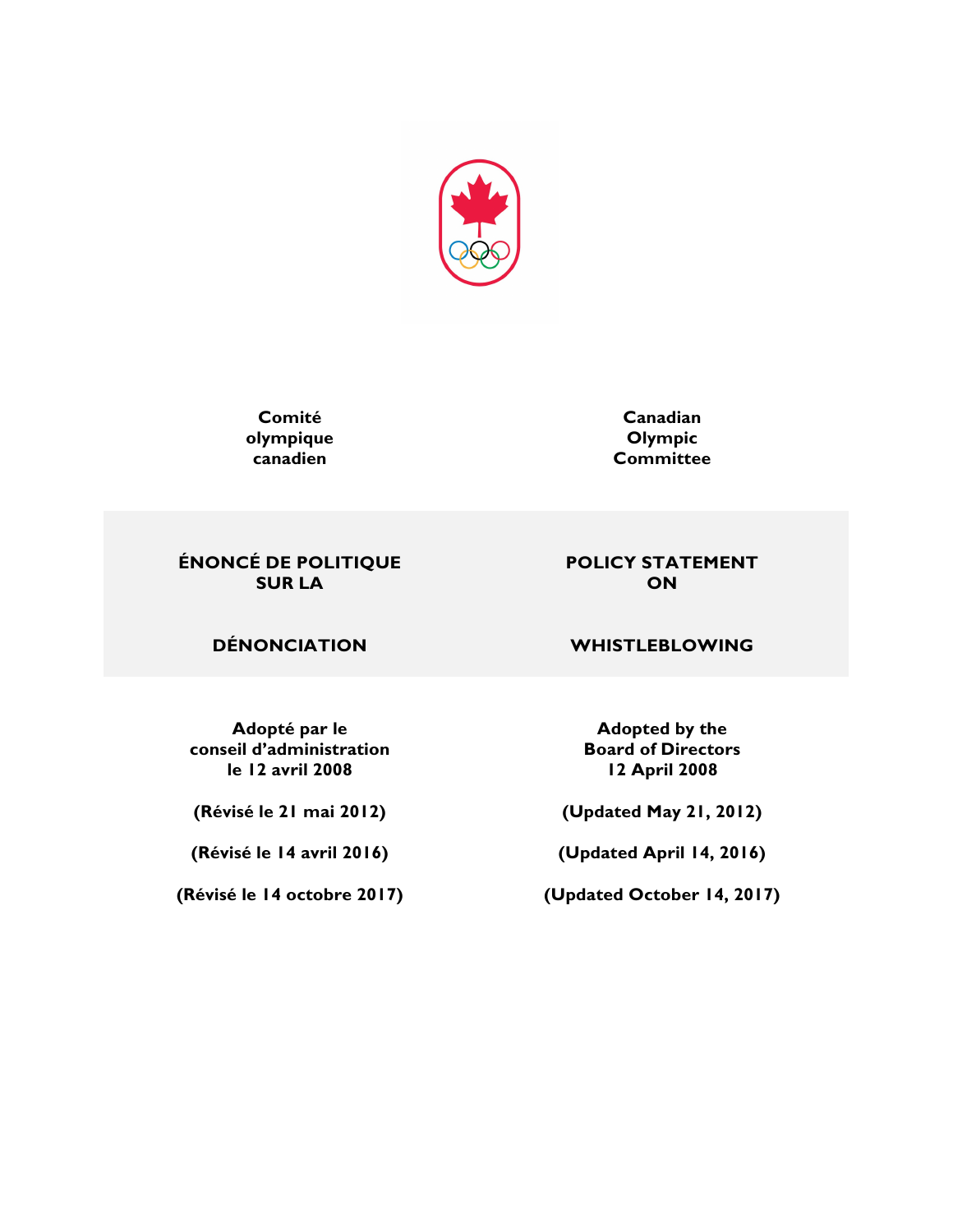### **1.8 POLICY STATEMENT ON WHISTLEBLOWING**

### **PURPOSE**

The Canadian Olympic Committee ("**COC**") Policy on Conduct ("**Conduct Policy**") which is available at: http://olympic.ca, outlines the behaviour expectations and standards of COC Participants (as defined below). It is in the interest of all COC Participants that concerns regarding COC Participants' conduct at COC Activities (as defined below) be reported so that they can be properly addressed. The purposes of this COC Whistleblowing Policy ("**Policy**") are (i) to encourage and enable COC Participants to raise any concerns about behaviour, to report any prohibited behaviour, or any breach, or potential, or suspected breach of the Conduct Policy without fear of reprisal, and (ii) to provide for anonymous reporting.

### **RATIONALE**

It is an honour to represent Canada and to work in the Olympic Movement. As such, it is expected that the employees, contractors and volunteers of the COC and all those involved in the Olympic Movement in Canada, conduct themselves with integrity and to the highest standards of conduct, in accordance with the COC and Olympic values.

COC Participants are expected to conduct themselves in all matters involving or impacting the COC, and where they may be seen to be representing the COC, in a manner that is fully consistent with the highest standards of behaviour upon which the COC's reputation rests. At all times, COC Participants' behaviour must reflect and not compromise the trust of the COC's stakeholders and Canadians.

In order to further the COC's commitment to having a positive, safe and respectful and sport environment, this Policy facilitates the reporting of any concerns about behaviour, or of any prohibited behaviour or of any breach, or potential or suspected breach by providing an additional mechanism to report such behaviour, including if desired, reporting anonymously.

### **APPLICABILITY**

This Policy applies at all times, wherever the COC work or activities take place, which includes the COC offices as well as external locations in Canada and abroad and includes all activities over which the COC has jurisdiction (collectively "**COC Activities**") including the Olympic Games, Pan American Games, and Youth Olympic Games. This Policy applies to all COC participants, which include all persons engaged in any paid or volunteer capacity with the COC or otherwise under the jurisdiction of the COC ("**COC Participants**"). Without limiting the foregoing, COC Participants include the following when they are or would be reasonably perceived as representing the COC and involved in COC Activities: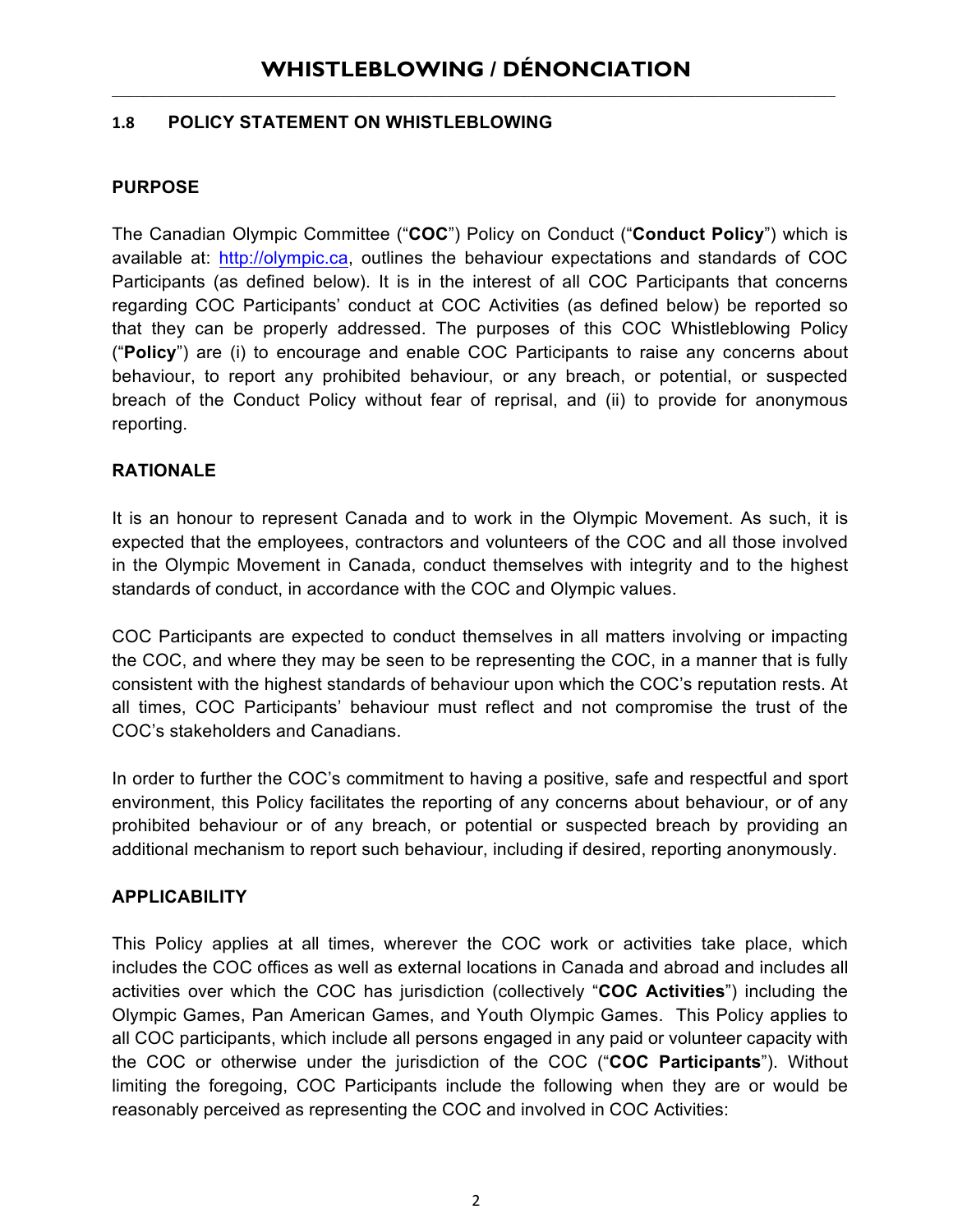- (a) COC directors, officers, committee members and volunteers;
- (b) COC employees, interns and persons under contract with the COC;
- (c) all athletes eligible for nomination to, or forming part of, any team participating in sport competitions over which COC has jurisdiction; and
- (d) all persons working with those teams or athletes, including coaches, medical and paramedical personnel, sports federation representatives, and other support persons.

### **POLICY STATEMENTS**

All COC Participants are expected to promptly report any behaviour of which they become aware that may constitute a breach of the Conduct Policy, or contravenes the law. This includes situations where the breach is suspected, provided the COC Participant has reasonable grounds to believe such suspicion is true.

No person who is the subject of the report, or who has a material interest in the matter shall participate in the initial review and assessment procedure described below (except as a party, if applicable).

### Confidentiality

The COC will use reasonable efforts having regard to the circumstances, to conduct the initial review and assessment in confidence, including where reasonably possible, protecting the anonymity of the Whistleblower.

To the extent possible, reports, complaints, witness statements and other documents produced under this Policy or shared in an investigation, shall be held in confidence by the COC, provided that, no guarantees of confidentiality may be made by the COC. Circumstances in which information may be shared include, without limitation:

- (a) when criminal conduct may be involved;
- (b) when it is felt to be necessary to protect others from harassment, discrimination, violence or any other potential breach of the Conduct Policy;
- (c) when required to ensure fairness or natural justice in the procedures contemplated by this Policy;
- (d) in the course of an investigation by a law enforcement agency;
- (e) to protect the interests of the COC; and
- (f) when required by law.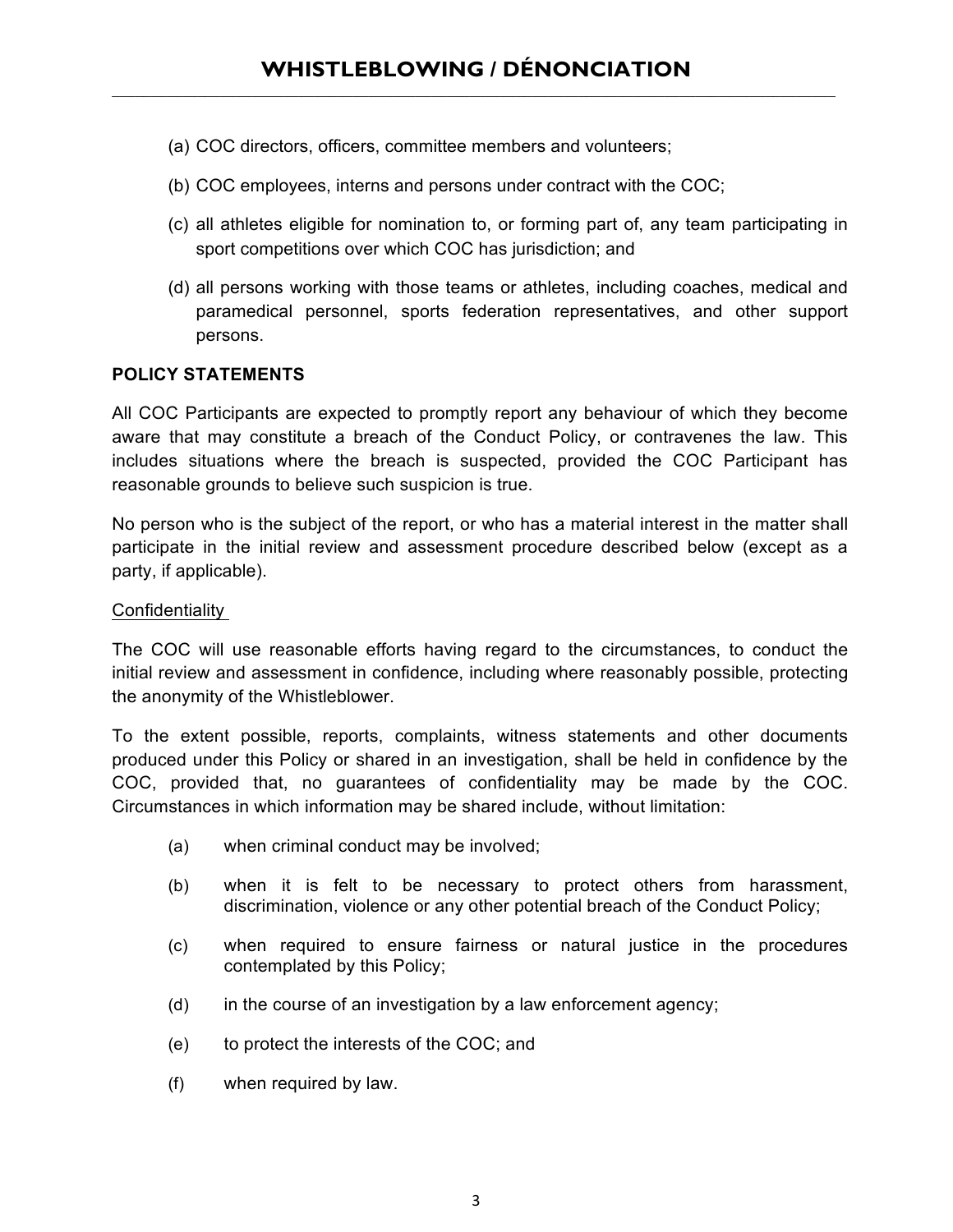### Reprisals

Any person who reports a concern in good faith will not be subject to reprisal or other adverse consequences as a result of submitting a report.

Any COC Participant who has reasonable grounds to believe that a reprisal has occurred may file a complaint under the Conduct Policy. Any COC Participant who retaliates against someone who has reported a concern in good faith will be subject to sanctions in accordance with the Conduct Policy.

For the purpose of this Policy, knowingly making a groundless or false allegation, or knowingly providing false information shall also be deemed a reprisal and may be subject to sanctions under the Conduct Policy.

### **PROCEDURE**

A concern can be reported in confidence using the COC's online Whistleblower Form, by calling the confidential whistleblower line or by mail. All reporting information is outlined on the attached Whistleblower Form.

The Whistleblower Form will be received by the COC's Chair of the Audit, Finance and Risk Management Committee ("AFRM Committee") with a copy to the Chair of the Governance and Ethics Committee ("G&E Committee"), for initial review and assessment. In the event the matter being reported involves one or both of the AFRM or G&E Committee Chairs, the matter may be reported to the Vice Chair of the relevant committee, which person shall assume the responsibilities of the chair of that committee for the purposes of this matter under the Policy.

The AFRM Committee Chair may engage the assistance of the G&E Committee Chair and in circumstances where the matter does not involve a report related to financial matters, the AFRM Committee Chair may, in its discretion, turn carriage of the matter over to the G&E Committee Chair to oversee the initial review and assessment.

Following the initial review and assessment, if it has been determined that the matter merits further review and action, the Chair with carriage of the matter ("**Committee Chair**") will so advise the COC's Chief Executive Officer and Secretary General ("CEO") and the COC's President and the matter shall thereafter be handled in accordance with the Conduct Policy. If the CEO or the COC President is the subject of the report or has a material personal interest in the matter, the Chair will turn the matter over to the individual(s) identified in Section [III] 1 of the Conduct Policy and the matter shall thereafter be handled in accordance with the Conduct Policy.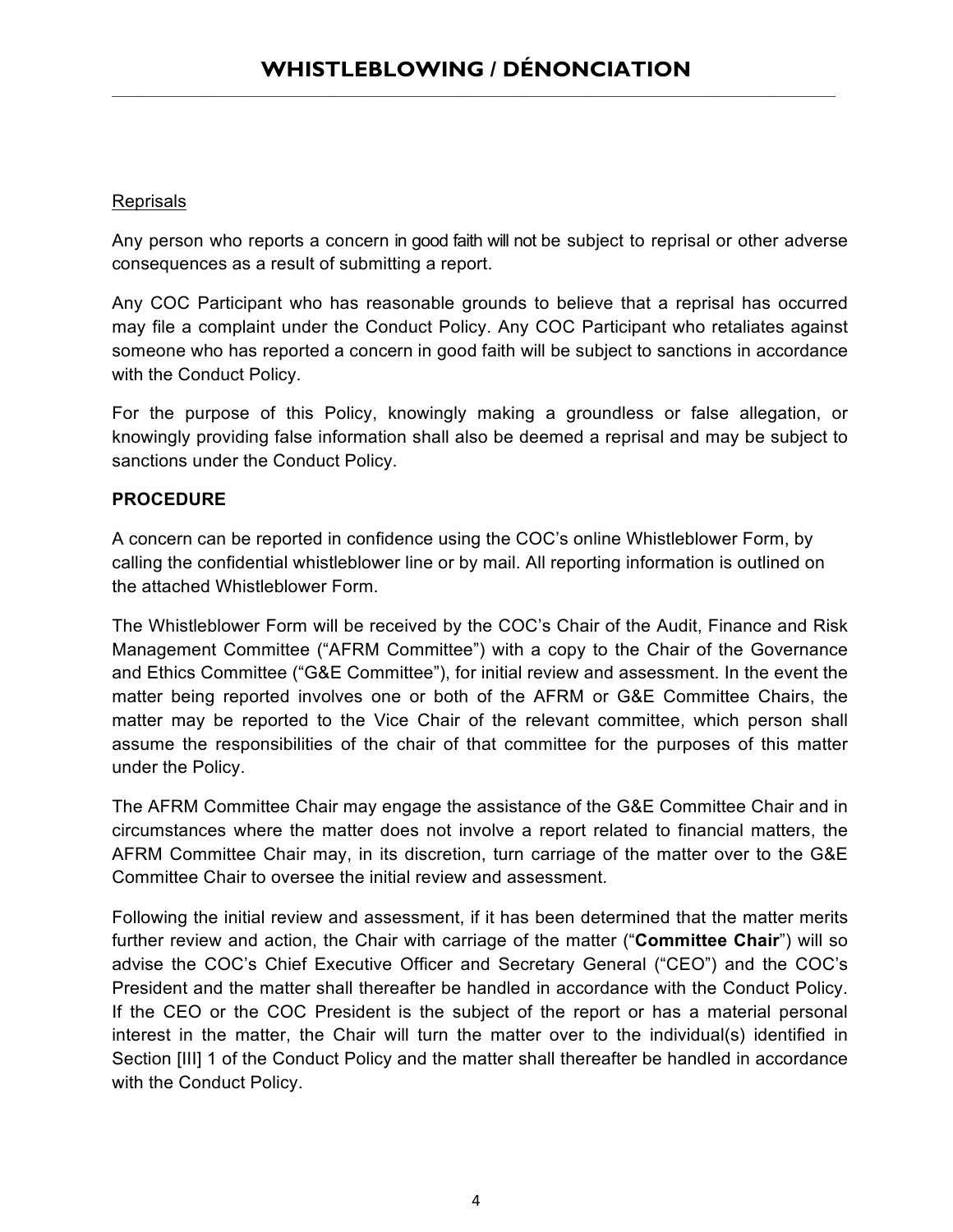As part of the initial review and assessment, the Committee Chair shall have the following rights and authority:

- (a) to retain outside counsel, accountants, investigators and other external resources or engage or inform internal resources, as deemed necessary to conduct an appropriate initial review and assessment to determine whether the matter necessitates a more fulsome review as outlined in the Conduct Policy or to otherwise manage the situation;
- (b) to share such information as is deemed necessary to ensure the effective resolution of any complaint in the most appropriate forum;
- (c) to refer a matter to a more appropriate authority (e.g. WADA, RCMP, NSF, Sport Canada); and
- (d) at the Committee Chair's sole discretion, to place a complaint in abeyance pending the resolution of a similar or other related complaint first.

Except when a report is anonymous, the Whistleblower will be advised once the initial review and assessment of a matter has been completed, and if the matter has been provided to the CEO and COC President for further investigation in accordance with the Conduct Policy. In such circumstances, the Whistleblower shall be directed to the Conduct Policy.

In any year in which a concern has been reported through the Whistleblower mechanisms, a summary of the reports filed and actions taken under this Policy will be provided to the AFRM and G&E Committees.

The Committee Chair shall forward to the CEO and to the COC President the documentation resulting from every report received under this Policy, which may include a written report initiated by the Committee Chair on behalf of an anonymous Whistleblower, when warranted; provided that, if the CEO is the subject of the report or has a material personal interest in the matter, the Committee Chair shall forward the documentation resulting from such report received under this Policy to the COC President only. Similarly, if the COC President is the subject of the report or has a material personal interest in the matter, the Committee Chair shall forward the documentation resulting from such report received under this Policy to the CEO and the COC Vice President.

In the event of an inconsistency between this Policy and the Conduct Policy, the Conduct Policy prevails.

### **QUESTIONS**

Questions relating to this Whistleblowing Policy should be directed to legal@olympic.ca.

### **REPORTING**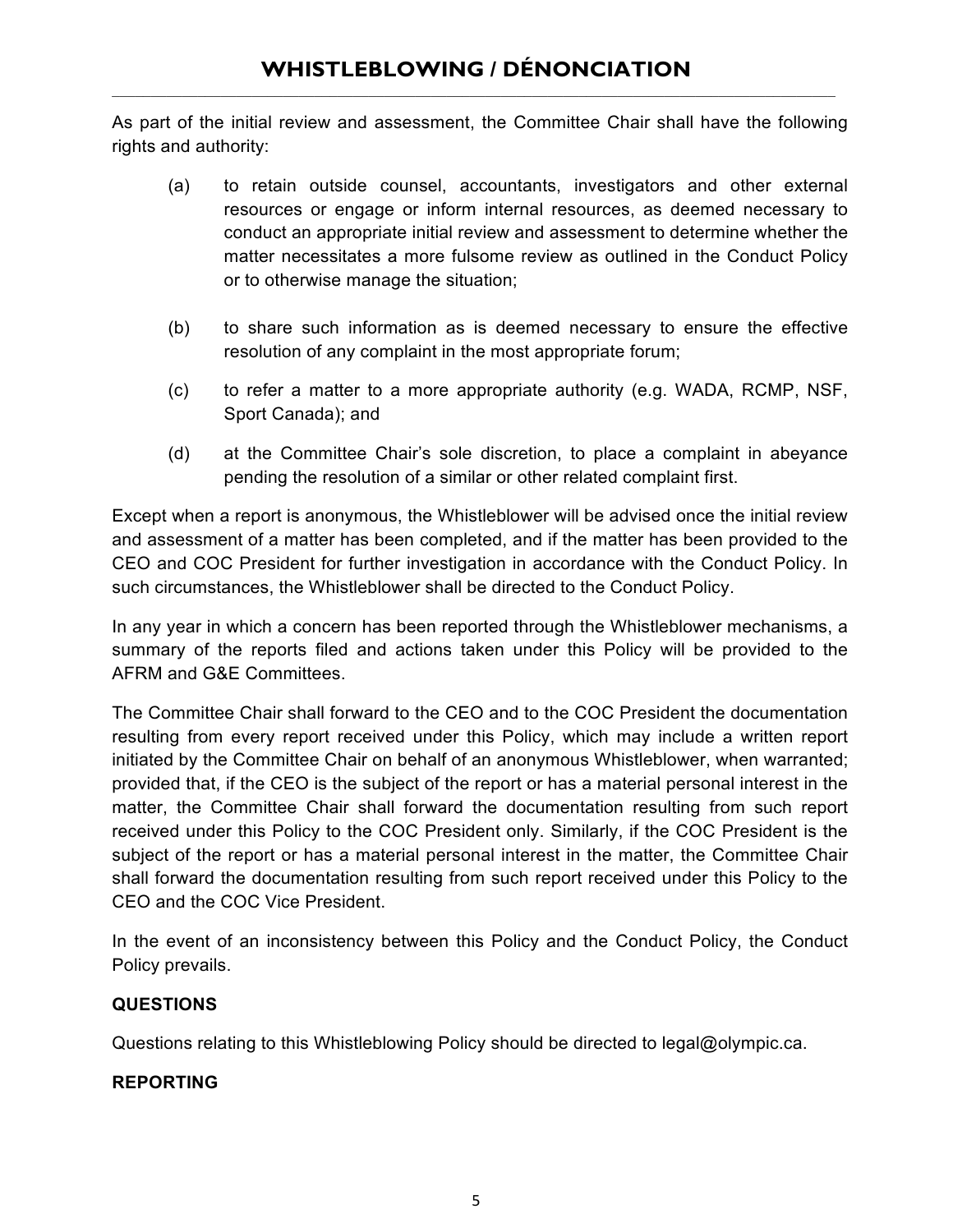To report a concern, you may use the confidential website: www.clearviewconnects.com or call: 1-833-627-0491.

Alternatively, you may complete the attached form and mail it to:

ClearView Connects P.O. Box 11017 Toronto, Ontario M1E 1N0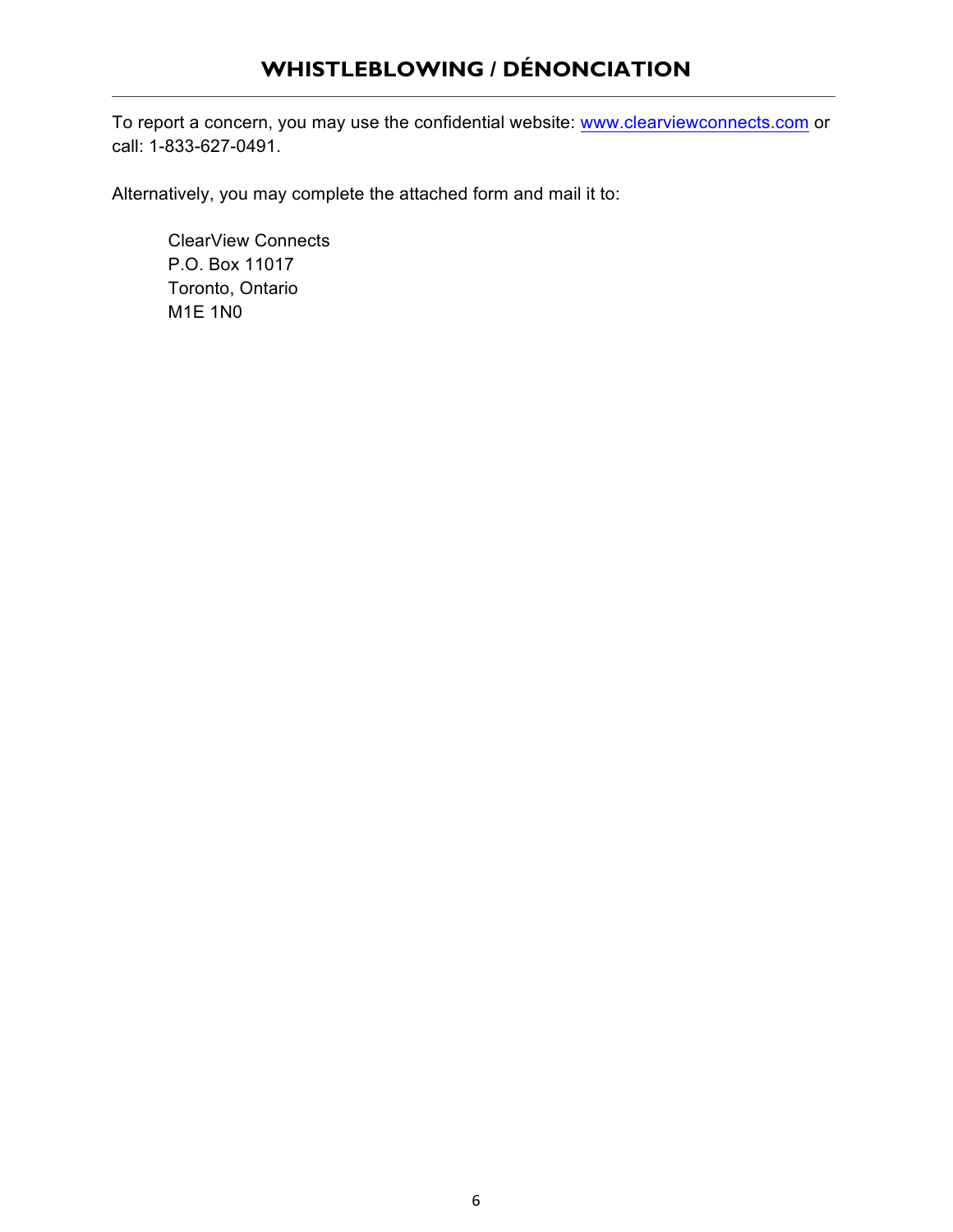### **Whistleblower Form**

This Whistleblower Form allows you the opportunity to provide your name and contact information in confidence as this information may assist the COC in investigating your concern. Should you not wish to provide your name, reported incidents will still be accepted and investigated if sufficient documentation and evidence is provided to substantiate the claim.

### **Instructions**

Please provide as much detail as possible.

- 1. Describe the nature of your concern. Include sufficient information for an independent person to understand the concern and to enable further investigation.
- 2. Provide details with respect to the location and/or date of the incident (e.g. region, event, specific location, department, etc.) and how you became aware of it.
- 3. State the full name, title and role of each individual whom you suspect of wrongdoing.
- 4. How many times has this incident taken place (if applicable)?
- 5. How long has this incident been taking place (if applicable)?
- 6. Describe steps if any, you took prior to completing this report (e.g. discussing it with individual, informing supervisor).
- 7. Would you be willing to provide your name and contact information? (Please note that this is optional)



- No. If no, we may not be able to follow up with you.
- Yes. If yes, please provide your name, email, and telephone number for follow up purposes.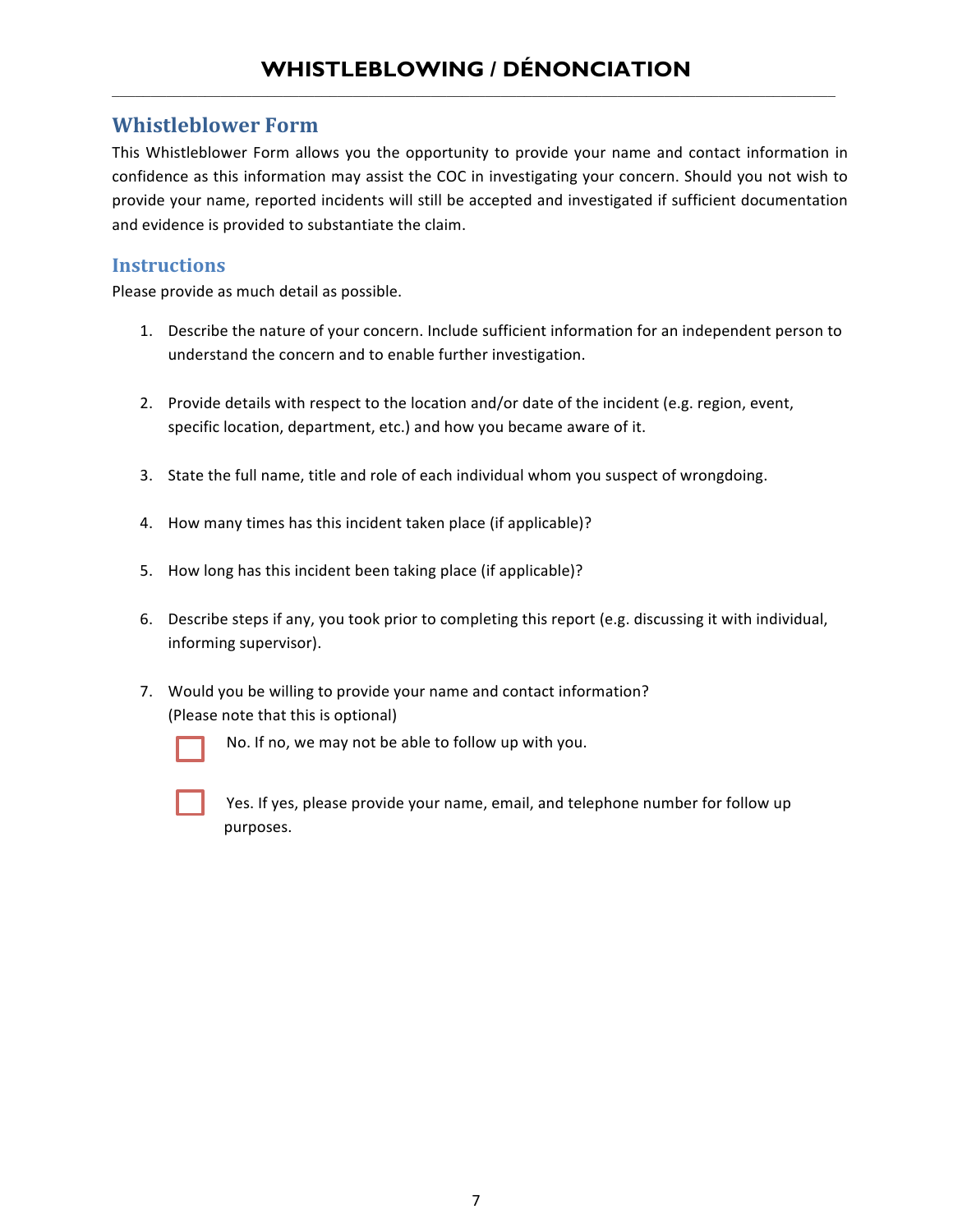### **1.8 ÉNONCÉ DE POLITIQUE SUR LA DÉNONCIATION**

### **BUT**

La *Politique sur la conduite* (« *Politique sur la conduite* ») du Comité olympique canadien (« **COC** »), qui est affichée au http://olympic.ca, décrit les attentes et normes en matière de comportement qui s'appliquent aux personnes associées au COC (définies ci-après). Il est dans l'intérêt de toutes les personnes associées au COC que les préoccupations à l'égard de la conduite de toute personne associée au COC dans le cadre des activités du COC (définies ciaprès) soient signalées afin d'être gérées adéquatement. La présente *Politique sur la dénonciation* (« **politique** ») a pour but : (i) d'encourager les personnes associées au COC à signaler leurs préoccupations au sujet d'un comportement, de signaler tout comportement interdit ou tout manquement réel, possible ou soupçonné à la *Politique sur la conduite* sans crainte de représailles; et (ii) d'offrir un mécanisme pour signaler de tels comportements de façon anonyme.

### **JUSTIFICATION**

C'est un honneur de représenter le Canada et de travailler au sein du Mouvement olympique. Par conséquent, on s'attend à ce que les employés, agents contractuels et bénévoles du COC et toutes les personnes engagées dans le Mouvement olympique au Canada fassent preuve d'intégrité et respectent les normes de conduite les plus rigoureuses, conformément aux valeurs du COC et aux valeurs olympiques.

Les personnes associées au COC doivent se conduire, dans toutes les questions impliquant ou touchant le COC, et lorsqu'elles peuvent être vues comme des représentants du COC, d'une manière pleinement conforme aux normes de conduite les plus élevées sur lesquelles repose la réputation du COC. En tout temps, le comportement des personnes associées au COC doit refléter, et non compromettre, la confiance des intervenants du COC et des Canadiens.

Afin d'honorer l'engagement du COC de favoriser un milieu de travail et un environnement sportif sécuritaire et respectueux, la présente politique facilite le signalement de toute préoccupation au sujet d'un comportement, ainsi que tout comportement interdit, ou tout manquement réel, possible ou soupçonné à la *Politique sur la conduite* en offrant un mécanisme additionnel pour signaler de tels comportements, ou les signaler de façon anonyme, s'il y a lieu.

### **APPLICABILITÉ**

La présente politique s'applique en tout temps, quel que soit le lieu où se déroulent le travail ou les activités du COC, ce qui inclut les bureaux du COC, mais aussi des emplacements externes au Canada et à l'étranger, et toutes les activités sous la compétence du COC (collectivement les « **activités du COC** »), y compris les Jeux olympiques, les Jeux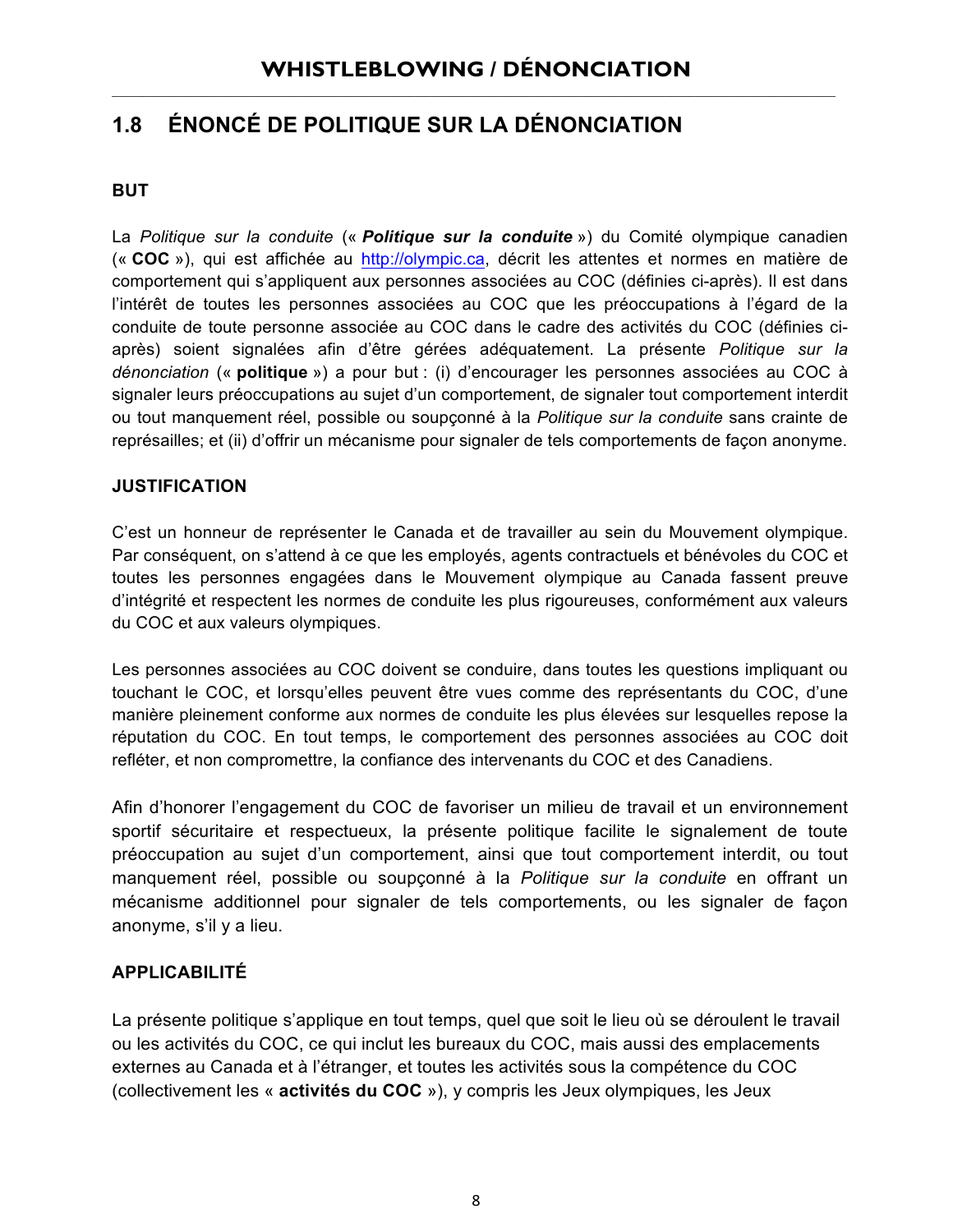panaméricains et les Jeux olympiques de la jeunesse. La présente politique s'applique à toutes les personnes associées au COC, y compris toutes les personnes engagées dans une quelconque fonction rémunérée ou bénévole auprès du COC ou relevant de la compétence du COC (« **personnes associées au COC** »). Sans limiter la portée de ce qui précède, les personnes associées au COC englobent les personnes suivantes lorsqu'elles représentent le COC, ou qu'elles pourraient raisonnablement être perçues comme des représentants du COC, et qu'elles participent aux activités du COC :

- (e) les administrateurs, les dirigeants, les membres de comités et les bénévoles du COC ;
- (f) les employés et stagiaires du COC, ainsi que les personnes liées par contrat au COC;
- (g) tous les athlètes nommés ou susceptibles d'être nommés à une équipe participant à des compétitions sportives relevant de la compétence du COC;
- (h) toutes les personnes qui travaillent avec ces équipes ou ces athlètes, notamment les entraîneurs, le personnel médical et paramédical, les représentants des fédérations de sport et le personnel de soutien.

### **ÉNONCÉS DE POLITIQUE**

Toutes les personnes associées au COC doivent signaler sans délai les comportements dont ils prennent connaissance qui pourraient constituer une violation de la présente politique ou contrevenir à la loi. Ceci comprend les situations où l'on soupçonne la violation, sous réserve que la personne associée au COC a des motifs raisonnables de croire que cette suspicion est avérée.

Toute personne faisant l'objet d'un signalement, ou ayant un intérêt personnel dans la question, ne peut participer au processus initial d'examen et d'évaluation décrit ci-dessous (sauf en qualité de partie, s'il y a lieu).

#### Confidentialité

Le COC fera tous les efforts possibles, compte tenu des circonstances, pour mener le processus initial d'examen et d'évaluation de façon confidentielle, et pour protéger l'anonymat du dénonciateur, lorsque cela est raisonnablement possible.

Dans la mesure du possible, les rapports, les plaintes, les déclarations des témoins et les autres documents produits conformément à la présente politique devront être conservés à titre confidentiel par le COC. Cependant, le COC ne peut donner aucune garantie absolue de confidentialité. Les circonstances dans lesquelles l'information peut être partagée incluent, sans s'y limiter :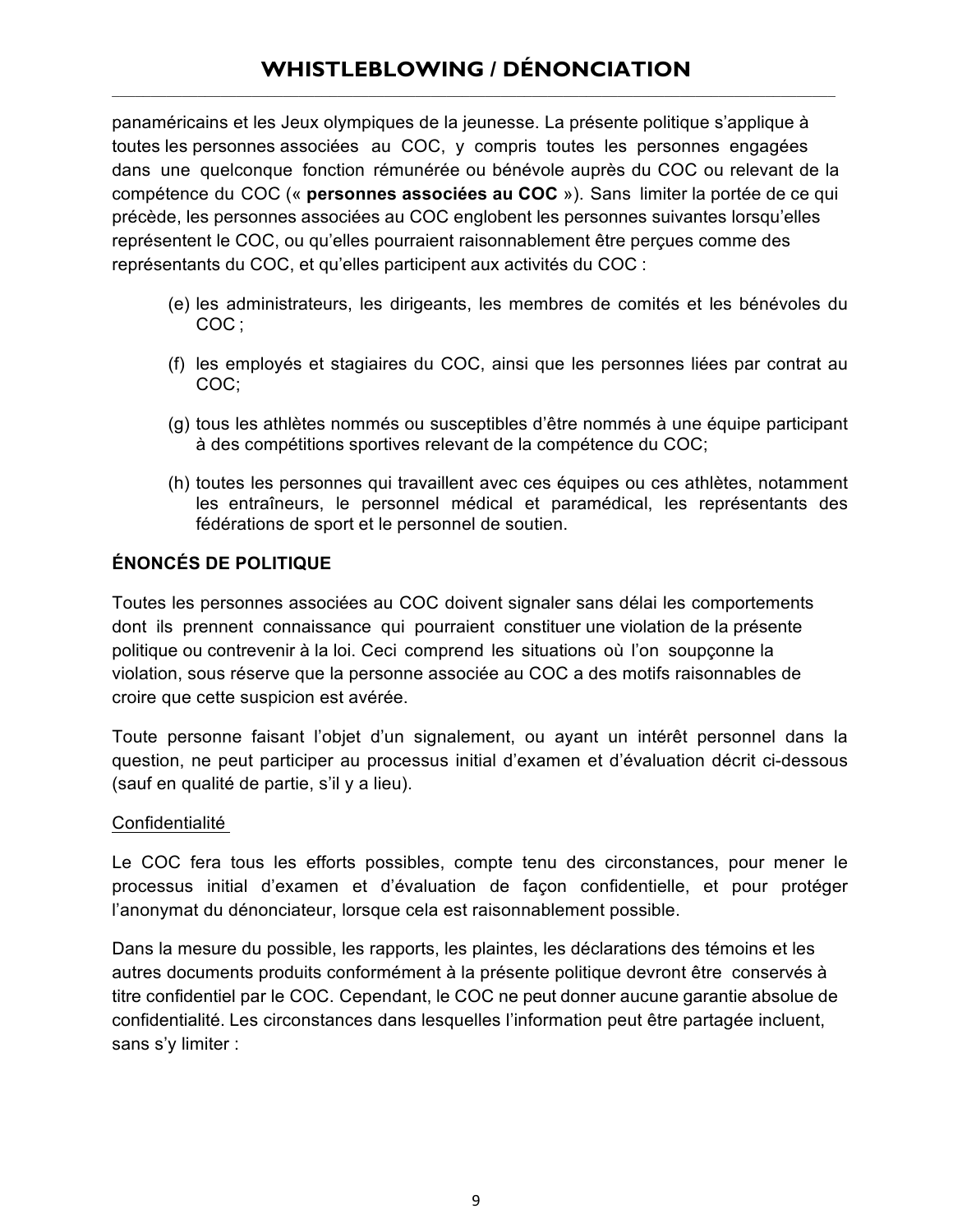- (g) lorsqu'il y a conduite criminelle;
- (h) lorsqu'on juge nécessaire de protéger d'autres personnes contre le harcèlement, la discrimination, la violence ou toute autre violation de la *Politique sur la conduite;*
- (i) lorsqu'il faut assurer l'équité ou les principes généraux du droit dans les procédures visées par la présente politique;
- (j) au cours d'une enquête menée par un organisme chargé de l'application de la loi;
- (k) pour la protection des intérêts du COC;
- (l) lorsque la loi l'exige.

#### Représailles

Quiconque signale de bonne foi une préoccupation ne fera pas l'objet de représailles ou d'autres conséquences négatives en raison d'un tel signalement.

Toute personne associée au COC qui a des motifs raisonnables de croire qu'elle fait l'objet de représailles peut déposer une plainte à cet effet en vertu de la *Politique sur la conduite.* Toute personne associée au COC qui s'en prend à quiconque aurait signalé de bonne foi une préoccupation fera l'objet de sanctions, conformément à la *Politique sur la conduite.*

Aux fins de la présente politique, le fait de présenter, sciemment, des allégations fausses ou infondées, ou de fournir délibérément de fausses informations est également considéré comme des représailles et peut être sujet aux sanctions prévues dans la *Politique sur la conduite.*

### **PROCÉDURE**

Toute préoccupation peut être signalée de façon confidentielle au moyen du Formulaire de dénonciation du COC (en ligne), en téléphonant à la ligne de dénonciation confidentielle, ou encore par la poste. Toutes les instructions figurent sur le formulaire de dénonciation ci-joint.

Le Formulaire de dénonciation sera acheminé au président du comité de vérification, des finances et de la gestion du risque (le « comité VFGR »), et une copie sera transmise au président du comité de gouvernance et d'éthique (le « comité GE ») aux fins d'examen et d'évaluation. Dans l'éventualité où le président du comité VFGR ou du comité GE ou les deux se trouvent impliqués dans l'affaire qui fait l'objet du signalement, cette dernière sera transmise au vice-président du comité compétent, qui assurera les responsabilités du président dudit comité pour cette question, aux termes de la présente politique.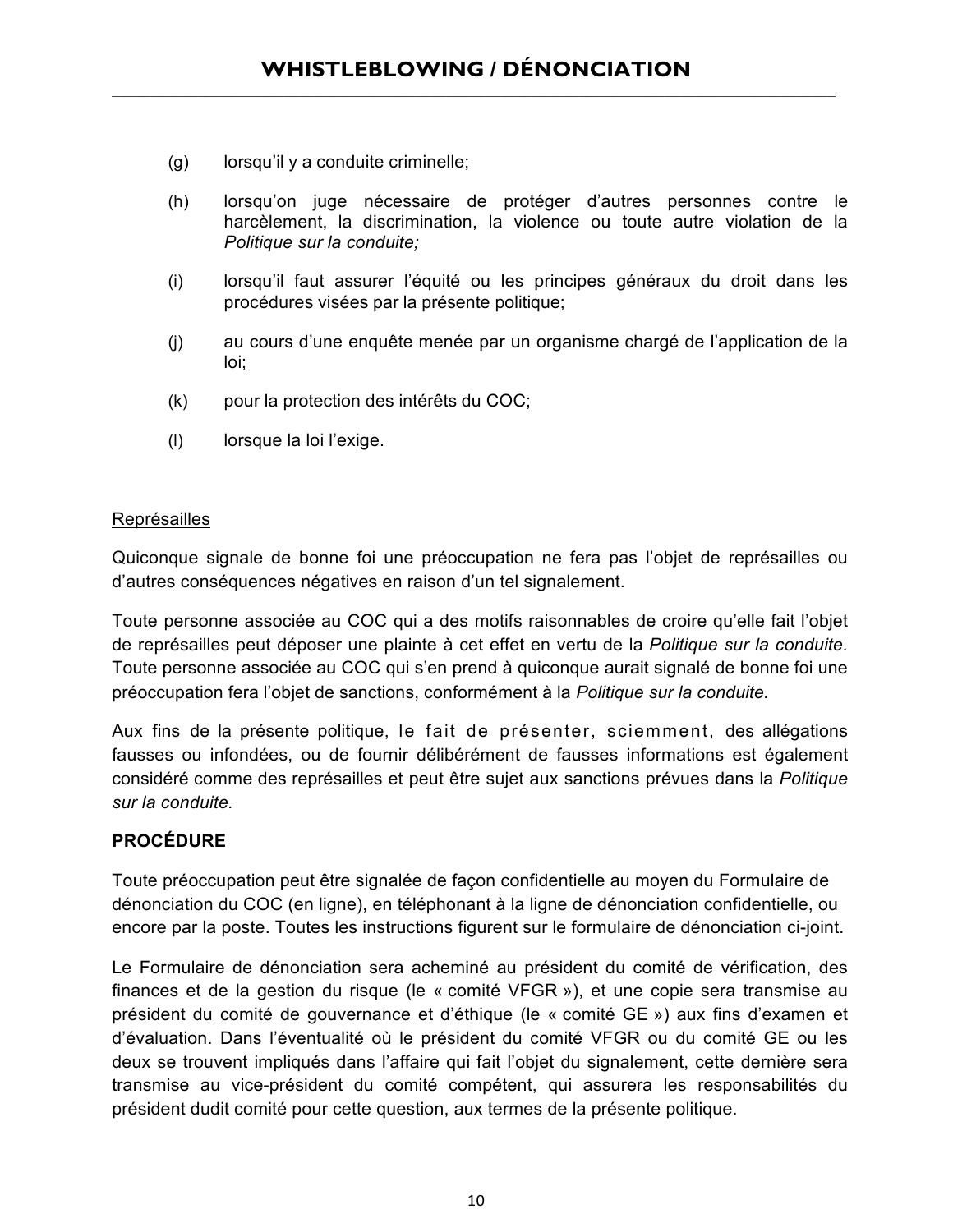Le président du comité VFGR peut demander son aide au président du comité GE, et dans les circonstances où l'affaire n'implique pas un signalement portant sur les questions financières, le président du comité VFGR peut, à sa discrétion exclusive, confier la responsabilité du cas au président du comité GE, qui dirigera le processus initial d'examen et d'évaluation.

À la suite du processus initial d'examen et d'évaluation, s'il a été déterminé qu'un examen plus poussé et la mise en œuvre de mesures sont nécessaires, le président responsable du cas (le « **président du comité** ») en avisera le chef de la direction et secrétaire général du COC (le « **chef de la direction** ») et la présidente du COC, et la question sera réglée en vertu de la *Politique sur la conduite.* Si le chef de la direction ou la présidente du COC font l'objet du signalement ou ont un intérêt personnel dans la question, la présidente transmettra le cas à la personne ou aux personnes indiquées à l'article [III] 1 de la *Politique sur la conduite,* et le cas sera alors traité conformément à cette politique*.*

Dans le cadre du processus initial d'examen et d'évaluation, le président du comité peut :

- (c) retenir les services d'avocats, de comptables, d'enquêteurs ou d'autres ressources de l'extérieur ou de l'intérieur jugées nécessaires pour mener un processus initial d'examen ou d'évaluation afin de déterminer si la question doit faire l'objet d'un examen plus complet, comme ce qui est décrit dans la *Politique sur la conduite,* ou gérer la situation autrement;
- (d) partager de l'information, s'il le juge nécessaire, pour assurer la résolution de toute plainte de la manière la plus appropriée;
- (e) renvoyer une question à une compétence mieux placée pour traiter le dossier (p. ex., l'AMA, la GRC, une FNS, Sport Canada); et
- (d) à sa discrétion exclusive, laisser la plainte en suspens en attendant la résolution d'une plainte similaire ou d'une autre plainte connexe.

Sauf en cas de signalement anonyme, on avisera le dénonciateur une fois que l'examen et l'évaluation initiaux seront terminés et, s'il y a lieu, on lui indiquera si le cas a été transmis au chef de la direction et à la présidente du COC pour un examen plus approfondi, conformément à la *Politique sur la conduite.* Le cas échéant, le dénonciateur doit être orienté vers la *Politique sur la conduite.*

Chaque année où une préoccupation est signalée par les mécanismes de dénonciation, les comités VFGR et GE recevront un sommaire des rapports déposés et des mesures prises en vertu de la présente politique.

Le président du comité transmettra au chef de la direction et à la présidente du COC les documents relatifs aux signalements reçus en vertu de la présente politique, qui peuvent inclure un rapport écrit, présenté par le président du comité au nom du dénonciateur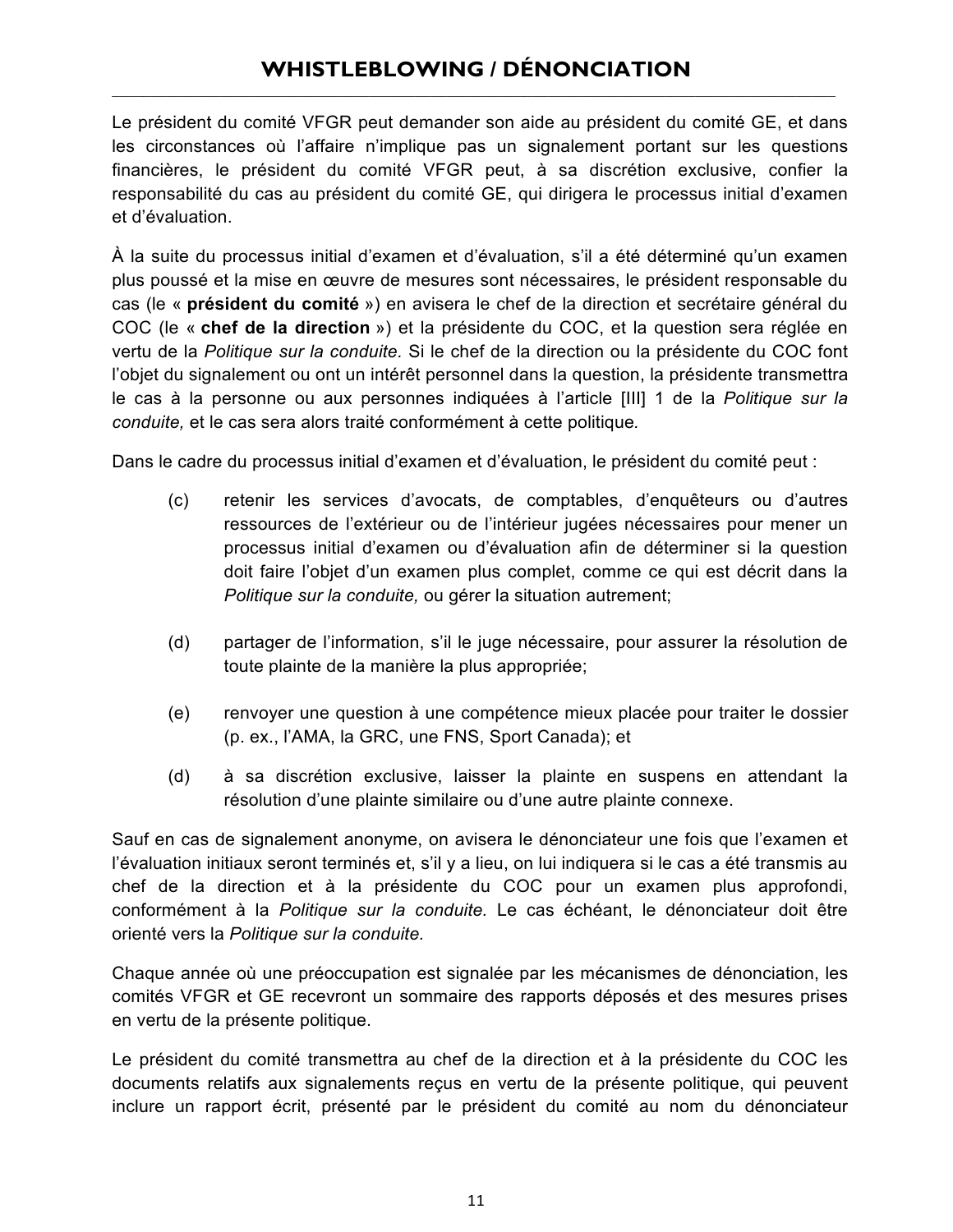anonyme, le cas échéant. Toutefois, si le chef de la direction fait l'objet du signalement ou a un intérêt personnel dans la question, le président du comité transmettra les documents relatifs au signalement reçu en vertu de la présente politique uniquement à la présidente du COC. De même, si la présidente du COC fait l'objet du signalement ou a un intérêt personnel dans la question, le président du comité transmettra les documents relatifs au signalement reçu en vertu de la présente politique au chef de la direction et au viceprésident du COC.

En cas d'incompatibilité entre la présente politique et la *Politique sur la conduite,* cette dernière a préséance.

#### **QUESTIONS**

Toute question touchant à la présente *Politique sur la dénonciation* doit être communiquée à legal@olympic.ca.

#### **SIGNALEMENT**

Vous pouvez signaler toute préoccupation par l'entremise du site Web confidentiel, au www.clearviewconnects.com, ou en appelant au 1 833 627-0491.

Vous pouvez également remplir le formulaire suivant et l'acheminer par la poste à l'adresse suivante :

ClearView Connects C.P. 11017 Toronto (Ontario) M1E 1N0